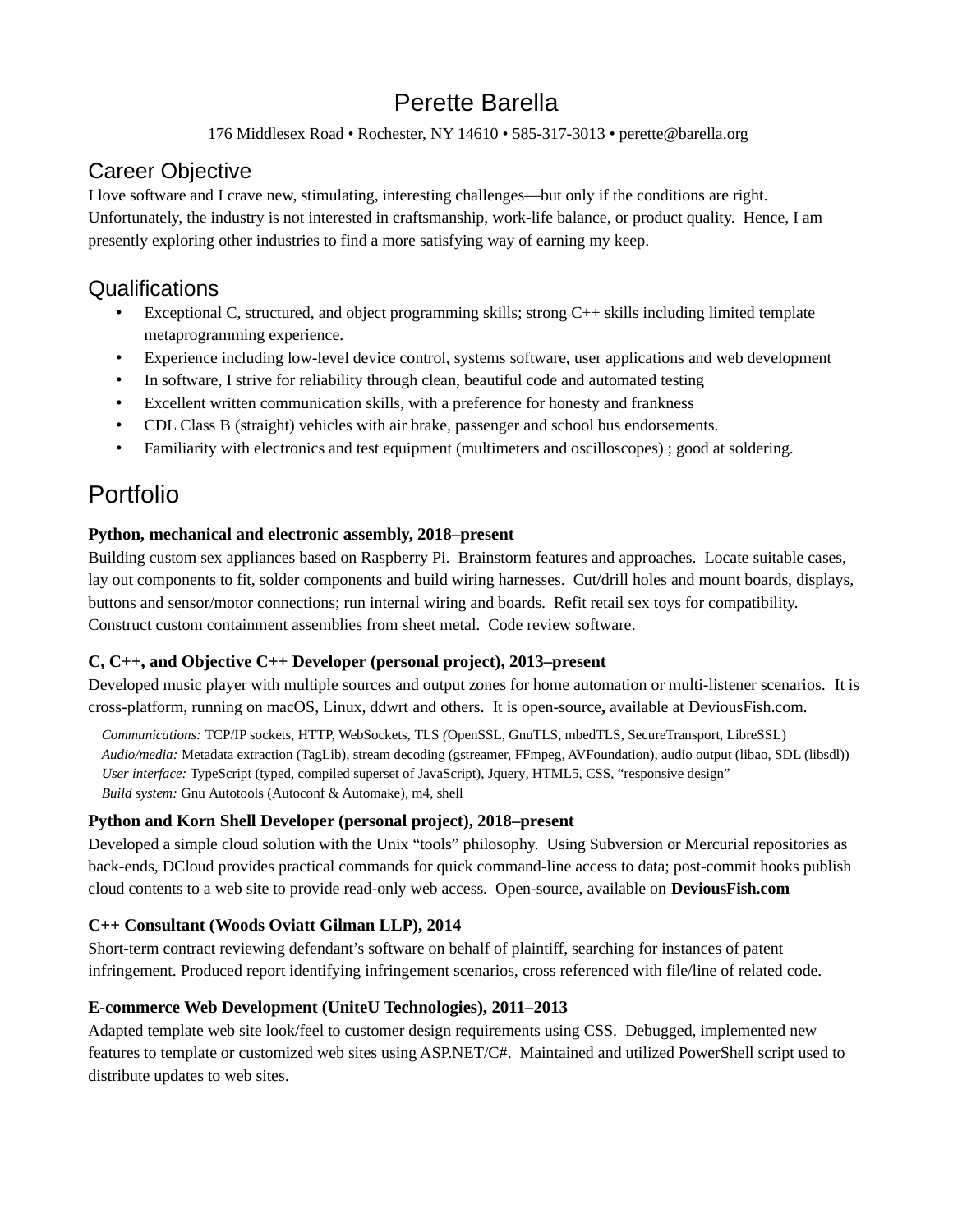### **Web Site & Software Development (various), 2004-2011**

Constructed and maintained web sites (HTML/CSS); developed home automation software (C++) and interfaced with BlueTooth proximity detection software (Objective C) and music players; made enhances to music players Mserv (C), PandoraBoy (Objective C); developed spreadsheet for Medicaid gifting plans calculations (Numbers, Excel, OpenOffice); developed databases (FileMaker Pro); maintained IT infrastructure (switches, DHCP, DNS, on-site and remote backup systems, etc.).

### **Kernel Module and Device Driver Development (Heidelberg Digital), 2000-2003**

Maintained and enhanced ethernet drivers, license manager, touch screen drivers, operating system installation software, and Berkeley LPD (RFC 1179) & Appletalk PAP STREAMS modules. Performed 32-bit to 64-bit conversion on drivers and STREAMS modules.

### **SGML/XML Formatter Enhancement (West Group, a/k/a Thomson Reuters), 2000**

Enhanced formatting options for software which generated XML files from an Oracle database. Code was in C.

### **NASDAQ Trading Software Development (Automated Securities Clearance), 2000**

Implemented compliance with changing Securities and Exchange Commission (SEC) SOES requirements, improved protocol handlers, and added features. Code was in C and utilized X Windows.

### **System Administrator, Software Developer (Sam Asher Computing), 1996-1999**

Assigned to internal projects, client projects, and was outsourced to Triptar Lens Company (6 months) and Nortel Networks (3 years). Highlights included DNS and Sendmail maintenance; developing CGI web pages, a confocal microscope, directory assistance systems.

### **C Developer (Nortel Networks), 1996-1998**

Worked on directory assistance application, including improvements to configuration parameter management, distribution of operator login status, NPA/NXX handling. Refactored process logging. Implemented dynamic process reconfiguration, reducing call issues, while refactoring away 30,000 lines of code (much of it cut-and-paste).

### **System Administrator (Xerox), 1995-1996**

Xerox internal sales support: maintained DNS, Sendmail, backup scripts, upgrades (both hardware & software). On-call duties in case of network outages or server issues.

### **Programmer/Intern (Quadracolor Express, now defunct), 1993-1994**

Developed job tracking and quoting software for a printing company, reusing refactored database code from Shareware Systems, which was owned by some of the same entrepreneurs.

### **Programmer Intern (Shareware Systems, now defunct), 1993** Turbo Pascal

Converted an existing DOS inventory application to Windows, and refactored code to eliminate redundancy and improve performance.

### **Bulletin Board System (personal project), 1985-1988**

After learning how to communicate with the serial port by reversing-engineering printer I/O on my TRS-80, enhanced the BASIC interpreter with serial I/O, a clock, exception catching, I/O queuing. Implemented a BBS in BASIC. Project involved significant assembly (6809E), and tracing ROM code with a disassembler.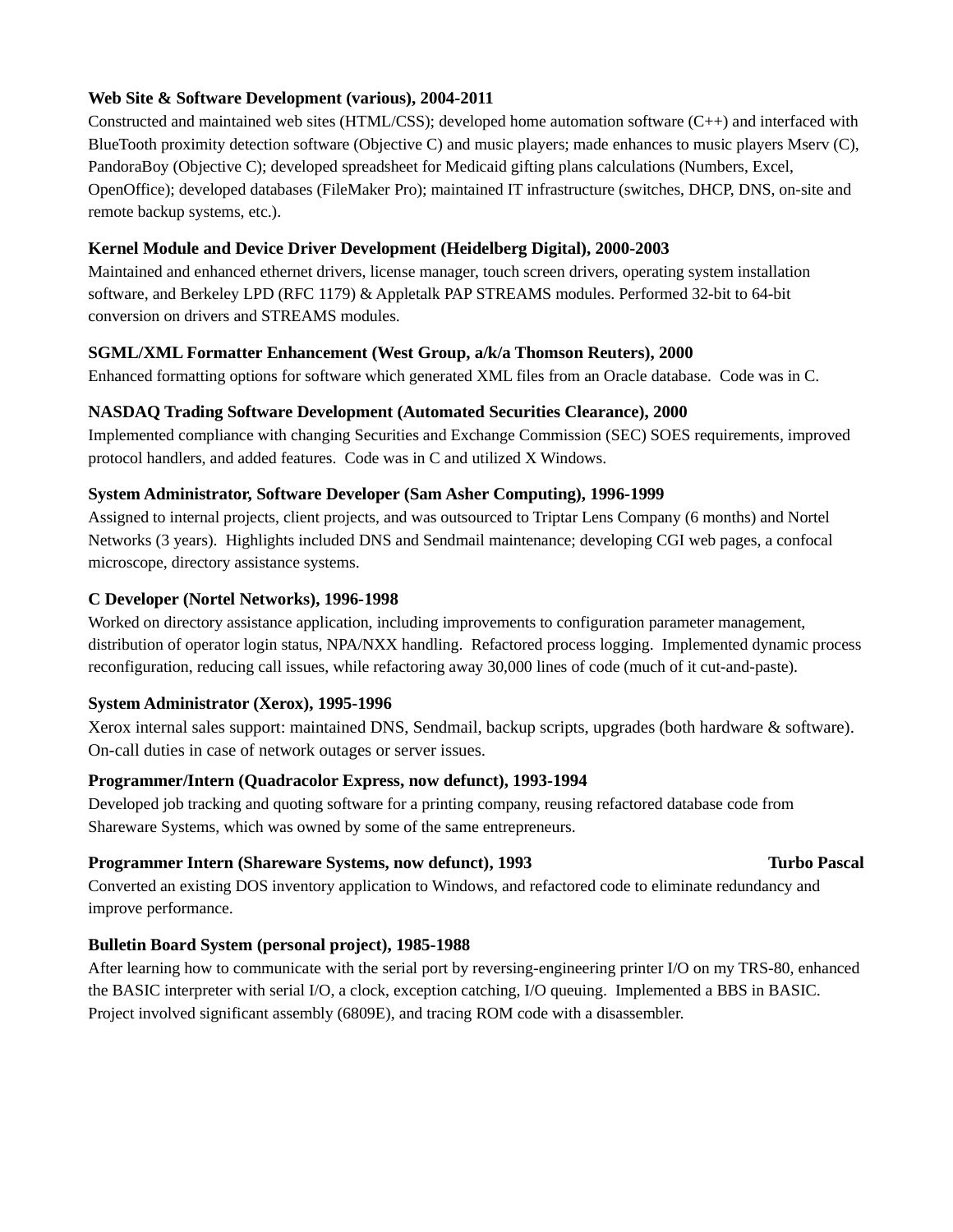# Web Portfolio

### **Henehan Law (2017–present) HTML, CSS, m4**

Static web site with content provided by client. Features responsive design for traditional and small screens, as well as print form (like all my sites since 2007ish). Web site: **HenehanLaw.com**

### **George Druziako Heating (2010–present) HTML, CSS, m4**

Simple business web site developed from discussions with client, printed literature provided by client, and research on HVAC systems. Web site: **GeorgeDruziakoHeating.com**

# Non-Tech Experience

### **Bus Driver (First Student), 2019-present**

CDL class B license with passenger and school bus endorsements, restricted from manual transmission CMVs. Deliver students to and from school in a safe and timely manner.

### **Driver & Package Handler (UPS), 2017-2019**

Initially, a seasonal worker delivering parcels via personal vehicle. Applied organization, geography, packing, routing and driving skills to efficiently (but safely) deliver parcels to final destinations despite wintry conditions. Later reemployed as a package handler, loading and unloading trucks, sorting packages, processing delivery exceptions, acceptance auditing dangerous goods (hazmat), washing and parking package cars.

*On a personal note, UPS gig convinced me there is something rotten in the software industry. Despite being a seasonal driver at first, co-workers and supervisors alike seemed to care about my well-being; they knew the work was hard, and appreciated my effort. I felt a humanity rarely seen in tech; when reemployed as a package handler, I came to appreciate the easygoing, bluecollar straightforwardness in the break room. In software, companies demand ever-more output, yet rarely appreciate the effort it*  takes to do it well. Tech takes all we can give while employers ignore exhaustion and pain, until eventually we break; meanwhile, *coders are high-strung and worried someone else will "break their code." UPS may have some issues, but it awoke me to the possibility of a different world and better treatment.*

### **Real Estate Paralegal – 2020, Secretary – 2016, Receptionist – 2007 (Henehan Law)**

Initially, answered and directed calls, took messages, greeted clients and typed and filed documents. Later I prepared documents, sent and received e-mail and mail, coordinated matter state, ordered instrument surveys and abstracts of title, generated closing statements, cut checks and received /deposited payments.

### **Inventory Auditing (RGIS Inventory), 2008-2009**

Accurately counted and reported inventories for assorted companies.

### **Early Jobs (various), 1986-1993**

Others jobs I have done include working in the dining hall at RIT (summer 1993), cashiering at a supermarket (summer 1990, reemployed spring/summer 1991), and working as a sale associate at Radio Shack (after school 1986- 1988, reemployed summer 1989).

## **Education**

- Computer Science (BS), Rochester Institute of Technology, 1988-1994
- Electronics, Oliver Wolcott Technical High School, 1984-1988
- Miscellaneous coursework, Monroe Community College, 2005-2006

# Open Source Contributions

- Python ICS (Internet calendaring) libraries: add categories support (accepted), all-day handling (pending)
- Korn shell (ksh): bug fixes